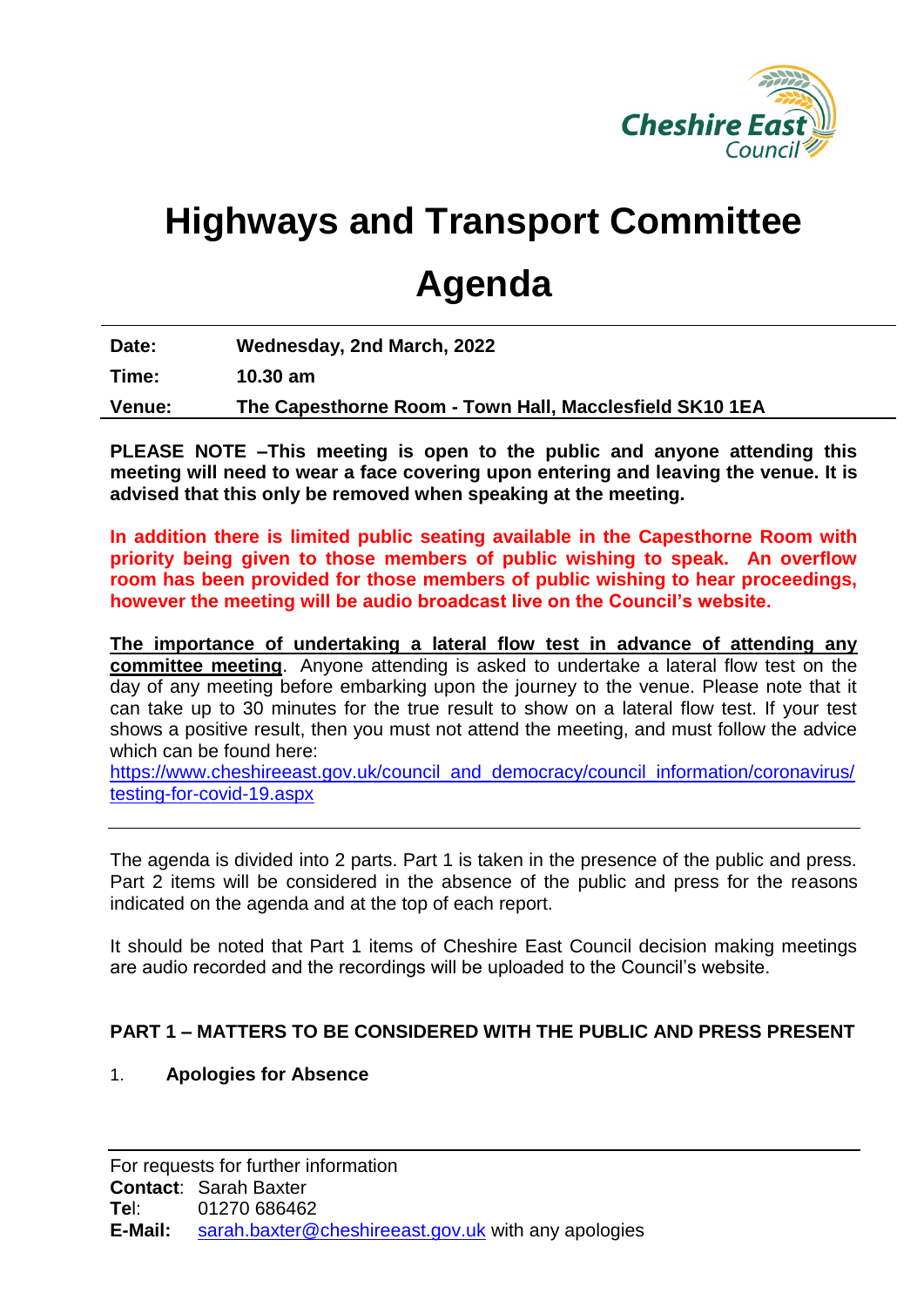To note any apologies for absence from Members.

#### 2. **Declarations of Interest**

To provide an opportunity for Members and Officers to declare any disclosable pecuniary and non-pecuniary interests in any item on the agenda.

#### 3. **Minutes of Previous Meeting** (Pages 5 - 14)

To approve as a correct record the minutes of the previous meeting held on 13 January 2022.

#### 4. **Public Speaking/Open Session**

In accordance with paragraph 2.24 of the Council's Committee Procedure Rules and Appendix on Public Speaking, set out in the **Constitution**, a total period of 15 minutes is allocated for members of the public to put questions to the committee on any matter relating to this agenda. Each member of the public will be allowed up to two minutes each to speak, and the Chair will have discretion to vary this where they consider it appropriate.

Members of the public wishing to speak are required to provide notice of this at least three clear working days' in advance of the meeting.

#### 5. **Referral of Notice of Motion: Second Winter Gritting Consultation** (Pages 15 - 28)

To consider a report in response to a Notice of Motion on a Second Winter Gritting Consultation.

#### 6. **Highway Winter Service Mid-Season Review** (Pages 29 - 38)

To consider a report on the implementation of the revised policy for the Winter gritting route network in the borough.

#### 7. **Local Transport Delivery Plan - Tranche 1** (Pages 39 - 320)

To consider a report requesting approval of the first set of Local Transport Delivery Plans, which have been prepared as part of the Council's transport strategy framework.

#### 8. **National Bus Strategy - Enhanced Partnership Plan and Scheme(s)** (Pages 321 - 396)

To consider a report on the Council's Enhanced Partnership (EP) Plan and Scheme and to seek the Committee's endorsement prior to its submission to Department for Transport.

#### 9. **Highways and Transport 2022-23 Programmes** (Pages 397 - 414)